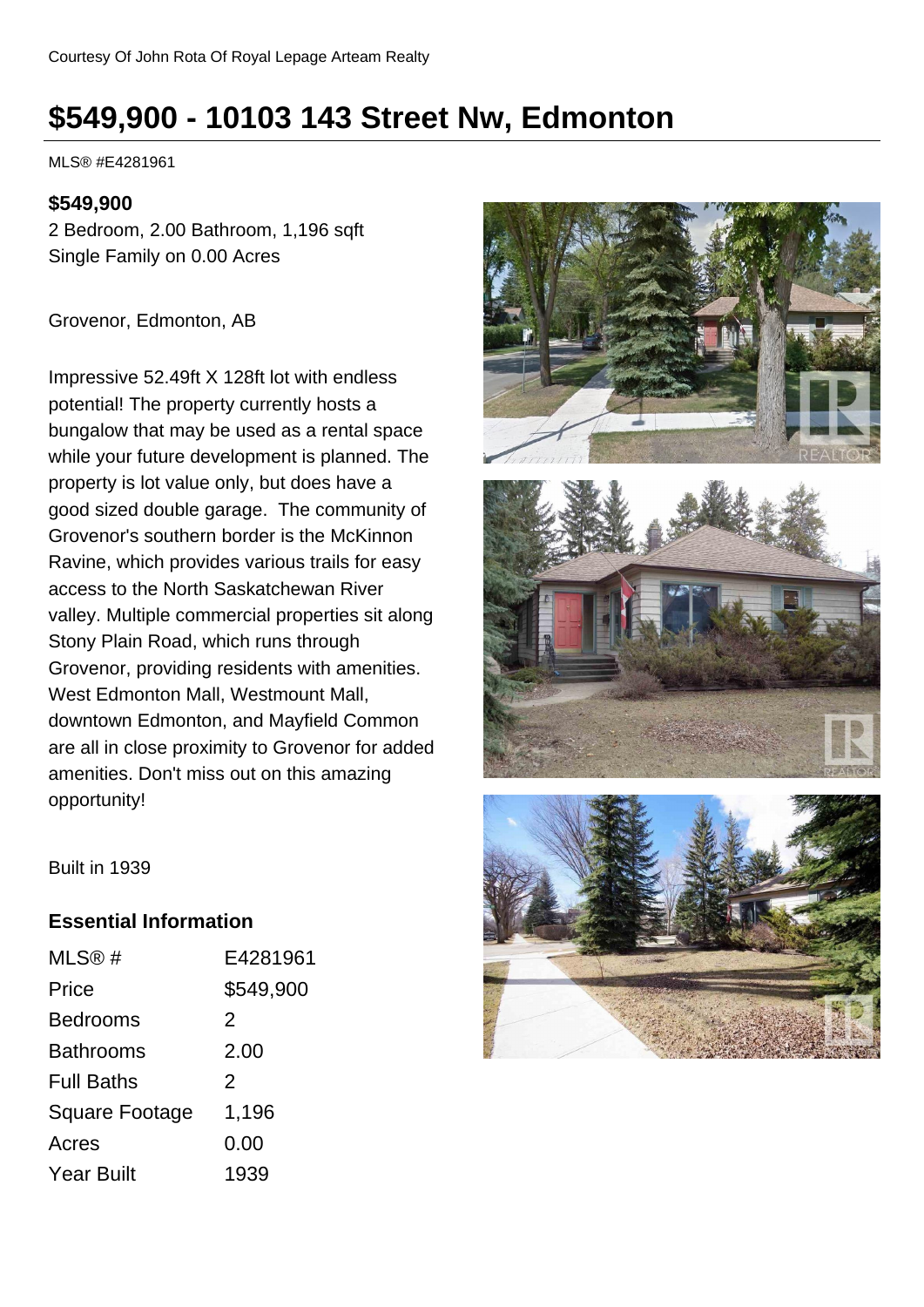| <b>Type</b>  | Single Family                             |
|--------------|-------------------------------------------|
| Sub-Type     | <b>Residential Detached Single Family</b> |
| <b>Style</b> | <b>Bungalow</b>                           |

# **Community Information**

| Address            | 10103 143 Street Nw |
|--------------------|---------------------|
| Area               | Edmonton            |
| Subdivision        | Grovenor            |
| City               | Edmonton            |
| County             | <b>ALBERTA</b>      |
| Province           | AB                  |
| <b>Postal Code</b> | <b>T5N 2R8</b>      |

## **Amenities**

| <b>Features</b> | Deck, See Remarks      |
|-----------------|------------------------|
| Parking         | Double Garage Detached |
| # of Garages    | 2                      |

## **Interior**

| Interior                 | Hardwood, Laminate Flooring, Linoleum                  |  |                               |         |
|--------------------------|--------------------------------------------------------|--|-------------------------------|---------|
| <b>Interior Features</b> | Dishwasher-Built-In, Dryer,<br><b>Window Coverings</b> |  | Refrigerator, Stove-Electric, | Washer, |
| Heating                  | <b>Forced Air-1</b>                                    |  |                               |         |
| # of Stories             |                                                        |  |                               |         |
| Has Basement             | Yes                                                    |  |                               |         |
| <b>Basement</b>          | <b>Full, Fully Finished</b>                            |  |                               |         |

## **Exterior**

| <b>Exterior</b> | Wood                                                                                                                                              |
|-----------------|---------------------------------------------------------------------------------------------------------------------------------------------------|
|                 | Exterior Features Fenced, Landscaped, Public Transportation, Shopping Nearby, Back<br>Lane, Corner, Flat Site, Golf Nearby, Park/Reserve, Schools |
| Roof            | <b>Asphalt Shingles</b>                                                                                                                           |
| Construction    | Wood Frame                                                                                                                                        |
| Foundation      | Concrete                                                                                                                                          |

# **School Information**

| Elementary | <b>Grovenor School</b>      |
|------------|-----------------------------|
| Middle     | <b>Westminster School</b>   |
| High       | <b>Ross Sheppard School</b> |